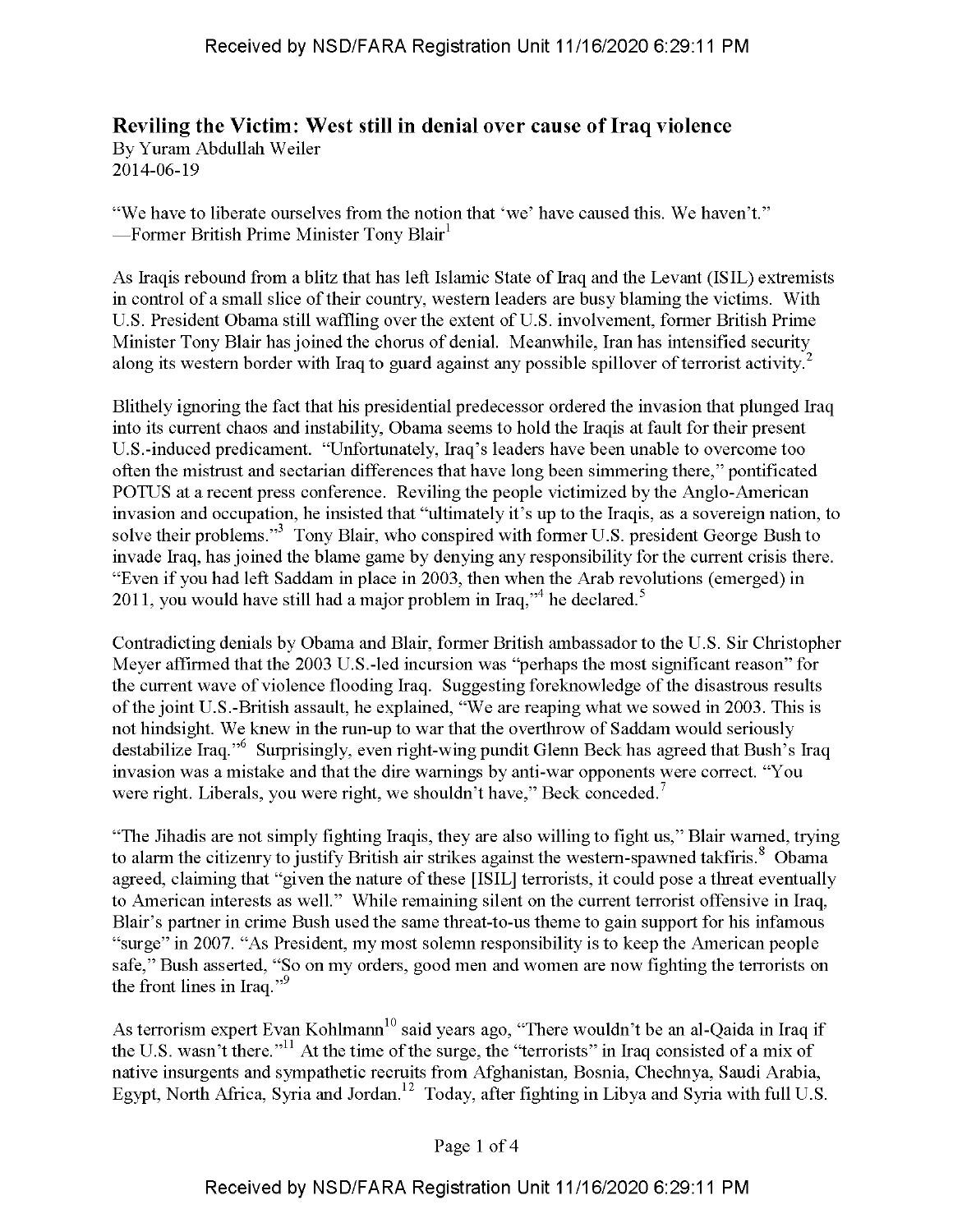backing, al-Qa'ida-affiliated takfiris, funded by their supporters through Kuwait,  $^{13}$  are ramping up to continue their "jihad" in Iraq.

Attempting to provoke Iran into providing an excuse for a military strike, Bush accused the Islamic Republic of "providing sophisticated IEDs to extremists in Iraq"<sup>14</sup> when, in fact, it was the U.S. that was supporting the terrorists. Award-winning journalist Seymour Hersh revealed this startling truth in 2007 when he reported that the U.S. under Bush II had undertaken activities to destabilize Iran and Syria by aiding militants aligned with al-Qa'ida. "A by-product of these activities has been the bolstering of Sunni [takfirijextremist groups that espouse a militant vision of Islam and are hostile to America and sympathetic to Al Qaeda," he wrote, adding that Saudi Arabia funded some of these clandestine operations. Washington viewed supporting takfiri extremists as an effective policy to contain "the Shiite gain in Iraq."<sup>15</sup>

Al-Qa'ida in Iraq (AQI) had its beginnings in the northern region of Iraqi Kurdistan in 2002. At that time, Jordanian Abu Mus'ab al-Zarqawi and his followers aligned with Kurdish militants preparing for the impending U.S. invasion, but it was not until 2004 that Zarqawi allegedly pledged allegiance to Osama Bin Laden. In August 2003, his band was behind several provocative bombings: the Jordanian Embassy and the U.N. headquarters in Baghdad, and the Shrine of Imam Ali  $(AS)$  in the holy city of Najaf killing 125. As a result of these horrific acts, Zarqawi managed to ignite sectarian conflict and cause potential stabilizing actors such as the U.N. to flee from Iraq. Then in early 2004, the U.S. military claimed to have intercepted a letter, allegedly written by Zarqawi to al-Qa'ida leaders, in which he emphasized provoking sectarian violence as a method of building up the insurgency.<sup>16</sup>

Considering Hersh's disclosure in 2007, the letter would seem to be evidence that the U.S. was already covertly inciting sectarian violence in 2003 with Zarqawi's help. By 2006, Zarqawi had been credited with masterminding suicide bomb attacks on three American hotels in Amman, Jordan,  $^{17}$  and the bombing of the Shrine of Imams an-Naqi and al-Askari (AS) in Samarra, Iraq. Certainly the second Samarra bombing in June 2007 reeked of U.S. involvement, since the perpetrators, in order to carry out their malevolent task, had to evade 60 Federal Protection Service officers and 25 local Iraqi police, who had maintained a vigilant watch at the shrine since the first bombing occurred in February  $2006$ .<sup>18</sup>

By this time, the feedback loop had been established: Bush would blame al-Qa'ida for any terrorist act in Iraq while continuing his covert aid to the Sunni insurgency in which AQI had become a strategic actor. It all played into Washington's global war on terror, for by blaming al-Qa'ida in Iraq, Bush manipulated the American public by continuously reigniting fears of terrorism and reminding them of the connection between al-Qa'ida and the  $9/11$  attacks.<sup>19</sup> In this way, Bush was able to sell the "surge" and "fight" AQI by funneling money to the "awakening councils" all over Iraq. Further fanning the flames of citizens' fears was a 2007 report by the Director of National Intelligence, warning that "Al-Qa'ida ... has protected or regenerated key elements of its Homeland attack capability, including: a safe haven in the Pakistan Federally Administered Tribal Areas (FATA), operational lieutenants, and its top leadership."<sup>20</sup>

Meanwhile, AQI renamed itself the Islamic State of Iraq, presumably to avoid losing out on Washington's money. After Zarqawi allegedly was killed in a U.S. bombing raid, perhaps to

Page 2 of 4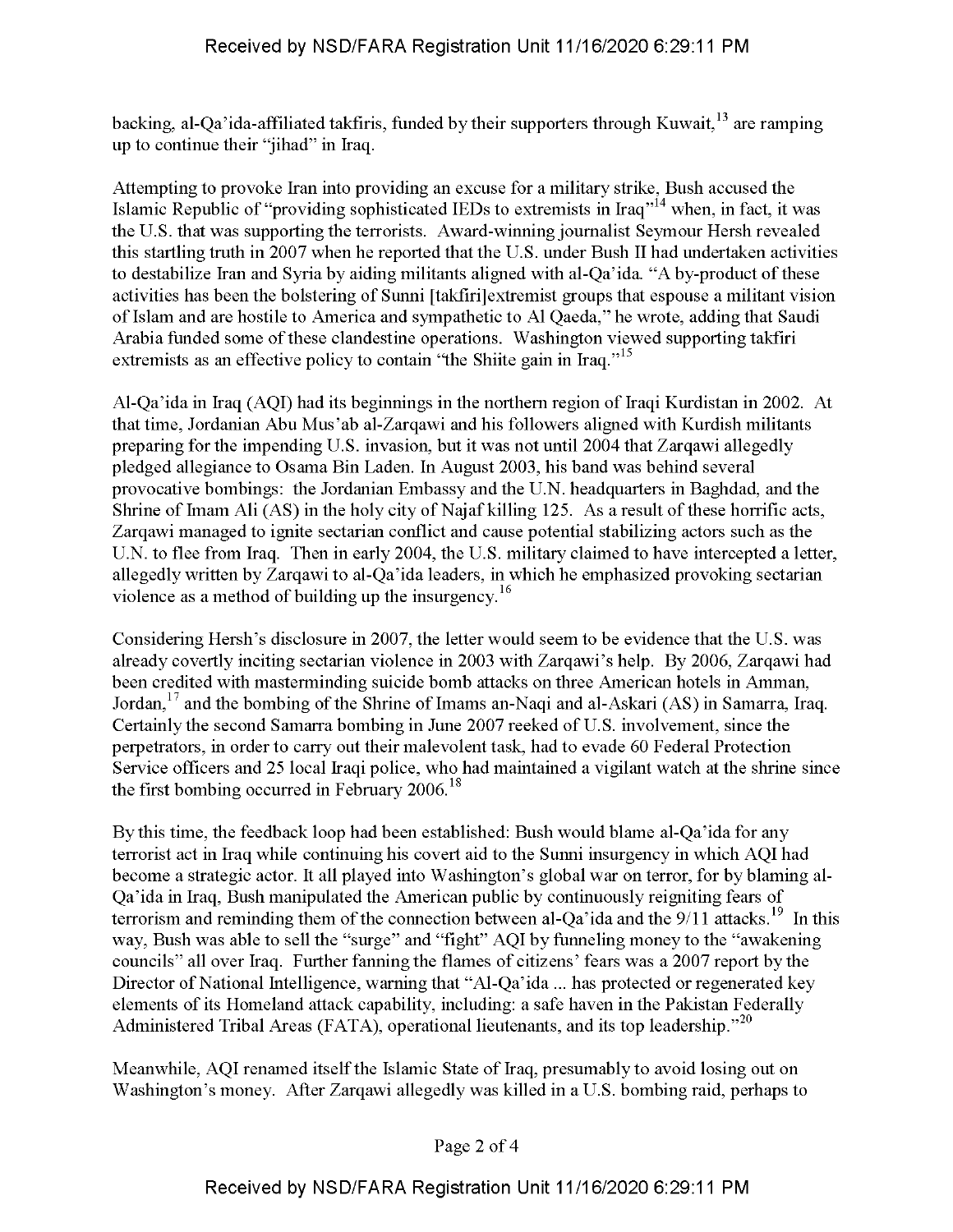keep him from spilling the beans, Abu Omar al-Baghdadi took the helm of the terrorist organization, who himselfwas killed in an airstrike in April 2010 after which Ibrahim Awwad Ibrahim Ali al-Badri, also known as Abu Du'a, became the leader. As U.S. forces withdrew from Iraq by December 2011, Abu Du'a directed his takfiris to fight against the Syrian government under the banner of al-Qa'ida affiliate Jabhat al-Nusra. By May 2013, the Islamic State of Iraq and Jabhat al-Nusra merged to form the Islamic State of Iraq and the Levant, while continuing to carry out deadly attacks in both Syria and Iraq.<sup>21</sup>

The late journalist Helen Thomas, who was known as the "Dean ofthe White House Press Corps," confronted Bush over his Iraq policies on numerous occasions. On July 12, 2007, she reminded Bush, "Mr. President, you started this war, a war of your choosing ... Two million Iraqis have fled their country as refugees. Two million more are displaced. Thousands and thousands are dead." Then she asked poignantly, "Don't you understand, you brought the al Qaeda into Iraq."<sup>22</sup> Whether Bush understood or not is moot; as former Bush National Security Council official Flynt Leverett explained, the war hawks in his administration were convinced that "Iran is more dangerous and more provocative than the Sunni [takfiri] insurgents to American interests in Iraq." $^{23}$ 

So after being routed by the Syrian Army with the help of Hezbollah, the U.S.-nurtured takfiri terrorists have targeted Iraq,<sup>24</sup> and while western leaders blame Iraqis for the problem they themselves have created, ISIL militants are fighting for control of Iraq's largest refinery in Baiji<sup>25</sup> with rockets, mortars and other arms of western origin.<sup>26</sup> Accused by Iraq's Prime Minister Nouri al-Malaki of executing genocide under the auspices of Saudi Arabia, $^{27}$  the malevolent militants continue their assault on Iraq, committing ghastly acts of mass murder that reportedly included the slaughter of  $1,700$  soldiers, policemen and civilians.<sup>28</sup>

With Tehran understandably keeping a watchful eye on the ISIL in Iraq, it is all the more ironic that in the past, the U.S. has accused Iran of supporting predecessor  $A\overline{Q}I^{29}$  Although takfiri terrorism may have been born in Saudi Arabia, the cradle of this cancerous contagion was in the United States, which, no doubt, will again be its target. What goes around comes around.

## **Endnotes**

<sup>&</sup>lt;sup>1</sup> Jason Beattie, "Jihadists execute dozens of soldiers in Iraq as Tony Blair insists he's not to blame," *Mirror*, June 15, 2014, accessed June 18, 2014, http://www.mirror.co.uk/news/world-news/iihadists-execute-dozens-soldiers-iraq-3701549#ixzz34zvE9WrU

<sup>2</sup> "Commander: No Threat Posed to Iran from Iraq," *Fars News,* June 15, 2014, accessed June 18, 2014, http://english.farsnews.com/newstext.aspx?nn=13930325001072.

<sup>3</sup> "Statement by the President on Iraq," *The White House,* Office ofthe Press Secretary, June 13, 2014, accessed June 18, 2014, http://www.whitehouse.gov/the-press-office/2014/06/13/statement-president-iraq

<sup>4</sup> Eamonn McCann, "Iraq crisis: Lying zealot Tony Blair is a fundamental danger to world peace," *Belfast Telegraph*, June 18, 2014, accessed June 18, 2014, http://www.belfasttelegraph.co.uk/opinion/iraq-crisis-lyingzealot-tonv-blair-is-a-fundamental-danger-to-world-peace-30362138.html.

<sup>5</sup> Jason Beattie, ibid.

<sup>6</sup> Jason Beattie, ibid.

*<sup>1</sup>* Kendall Breitman, "Glenn Beck admits: Liberals got Iraq right," *Politico,* June 18, 2014, accessed June 18, 2014, http://www.politico.eom/storv/2014/06/glenn-beck-iraq-liberals-right-107981.html#ixzz350N21PTw. <sup>8</sup> Jason Beattie, ibid.